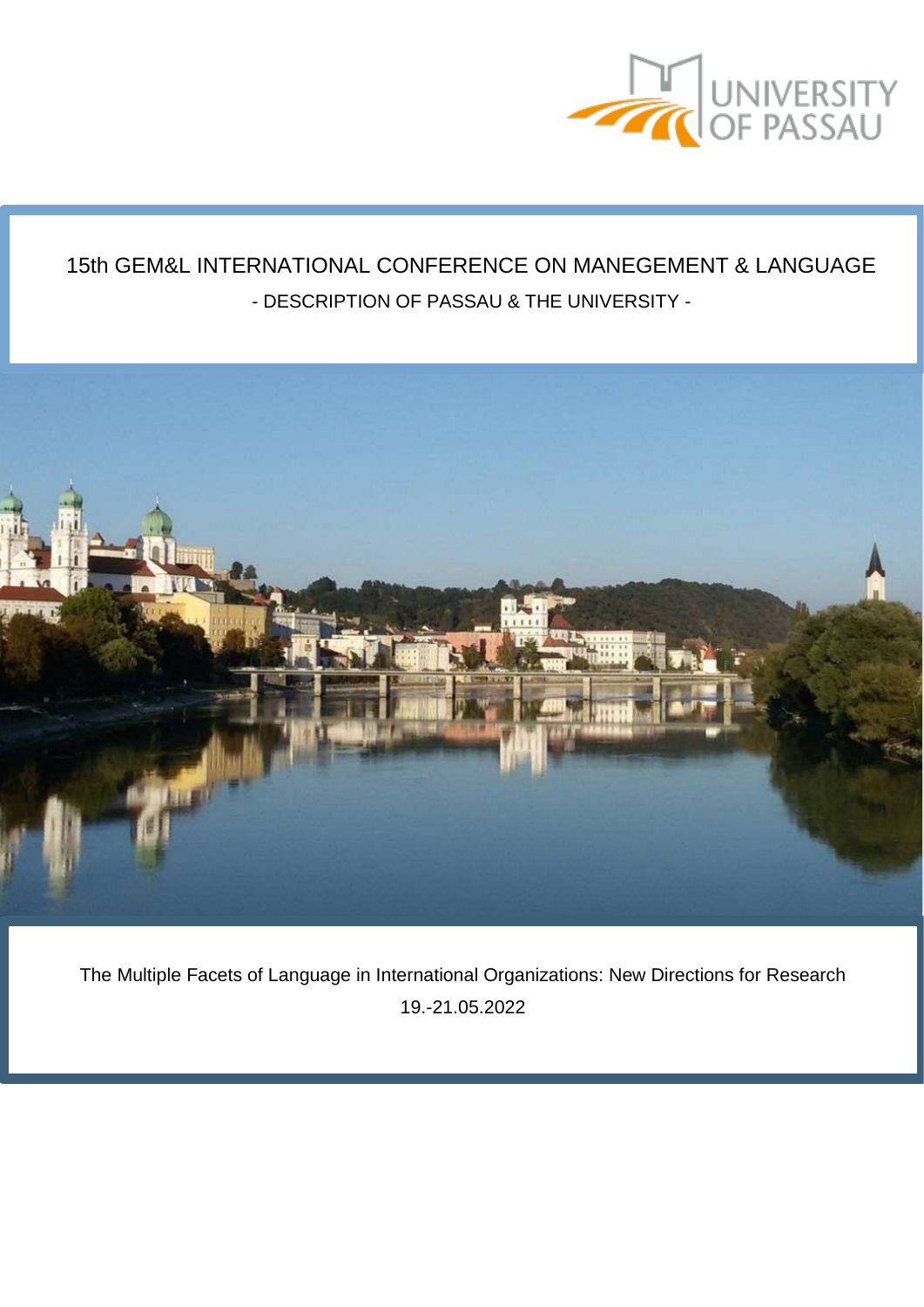

**Description of Passau and the University of Passau**



Idyllically situated on three rivers, Danube, Inn and Ilz, the University city of Passau is located in Eastern Bavaria, just on the border with Austria. The baroque style city – a touristic point of attraction for people from all over the world – hosts one of the biggest organs in the world in the St. Stephen's Cathedral. With around 50,000 inhabitants, a quarter of it being students, the city integrates both urban life and countryside, and the area offers many opportunities for day trips to nature, not just to the Bavarian Forest which is close by. Therefore, it is no coincidence that the university's motto is "Studying where others go on vacation".

The University of Passau is a very international and academic and research institution in the heart of Europe. With its 40 years, the University of Passau is a relatively young university which offers numerous study programs at four faculties: Arts and Humanities, Business, Economics and Information Systems, Computer Science and Mathematics, and Law. About 12,000 students hailing from more than 100 countries, 484 PhD students, and some 1,200 staff in primary employment in the academic units and academic support divisions are engaged in research, teaching and higher education. The campus is not only well-equipped in terms of technical infrastructure; it has also received numerous architecture prizes, and has been voted for the "most beautiful campus" in Germany.

The international character of the University of Passau manifests not only in its 254 international partnerships with universities abroad; it is also supported by the Center for Language Studies, in which students can engage into subject-specific foreign language training in 14 languages with native speakers, among the common global languages such as English, French, Spanish, or Chinese, there are courses in Portuguese, Russian, Indonesian, Thai, or Vietnamese. Regarding research, the Passau International Centre for Advanced Interdisciplinary Studies (PICAIS) offers research staff many opportunities to engage into international and interdisciplinary research partnerships.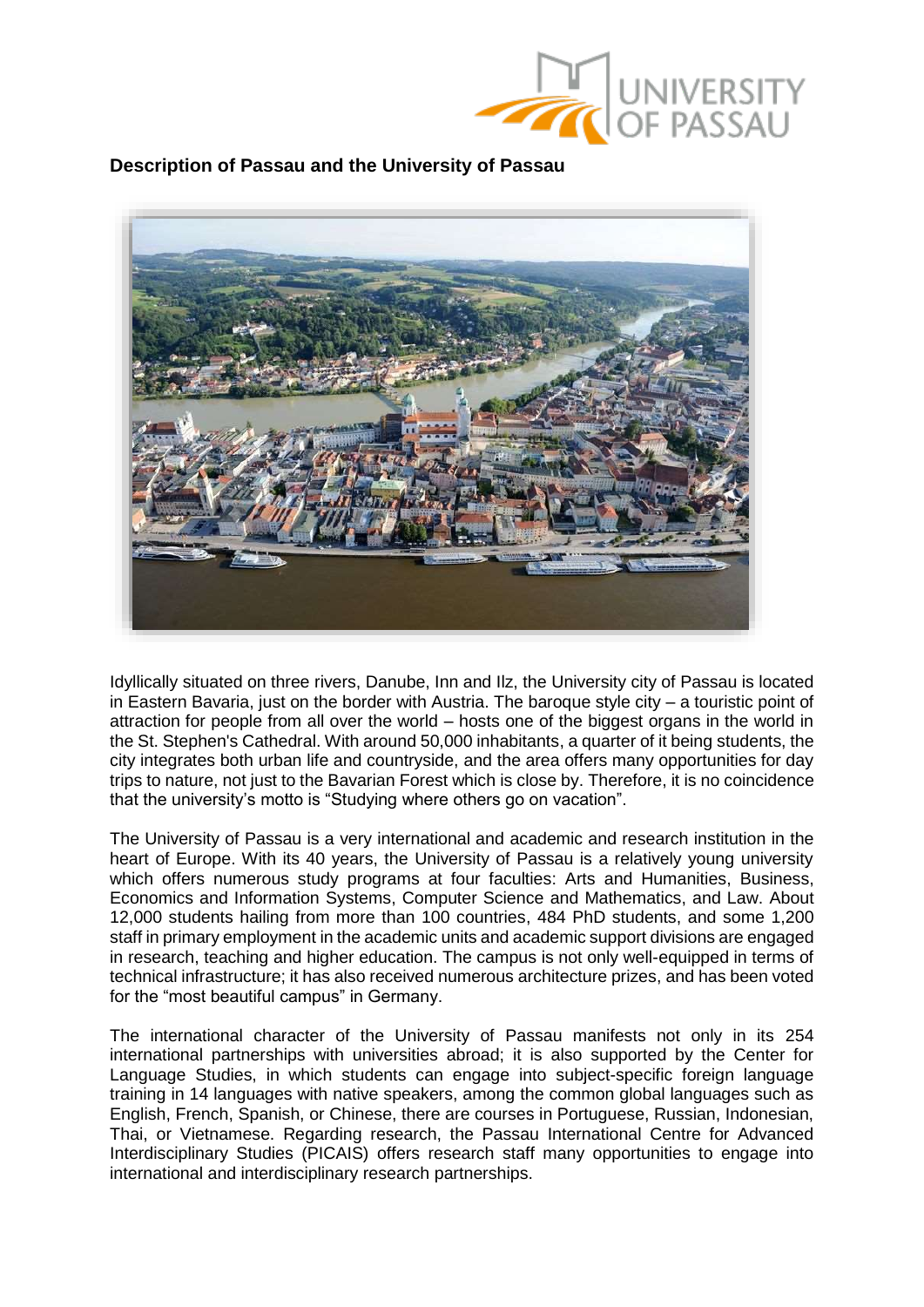

An emblematic study program for over 30 years in Passau is the bachelor's and master's program in International Cultural and Business Studies (in German *Kulturwirtschaft*) that combines cultural and area studies with business, economics, and intense language programs. Students can acquire in-depth knowledge from six cultural areas (Anglo-American, French, German, Hispanic, Middle Eastern Europe, and South-East Asian), learn the respective languages and combine these contents with business administration and economic studies. Intercultural competence can then be acquired practically in exchange programs abroad and in internships in international organizations.



A look on the three rivers from Oberhaus Museum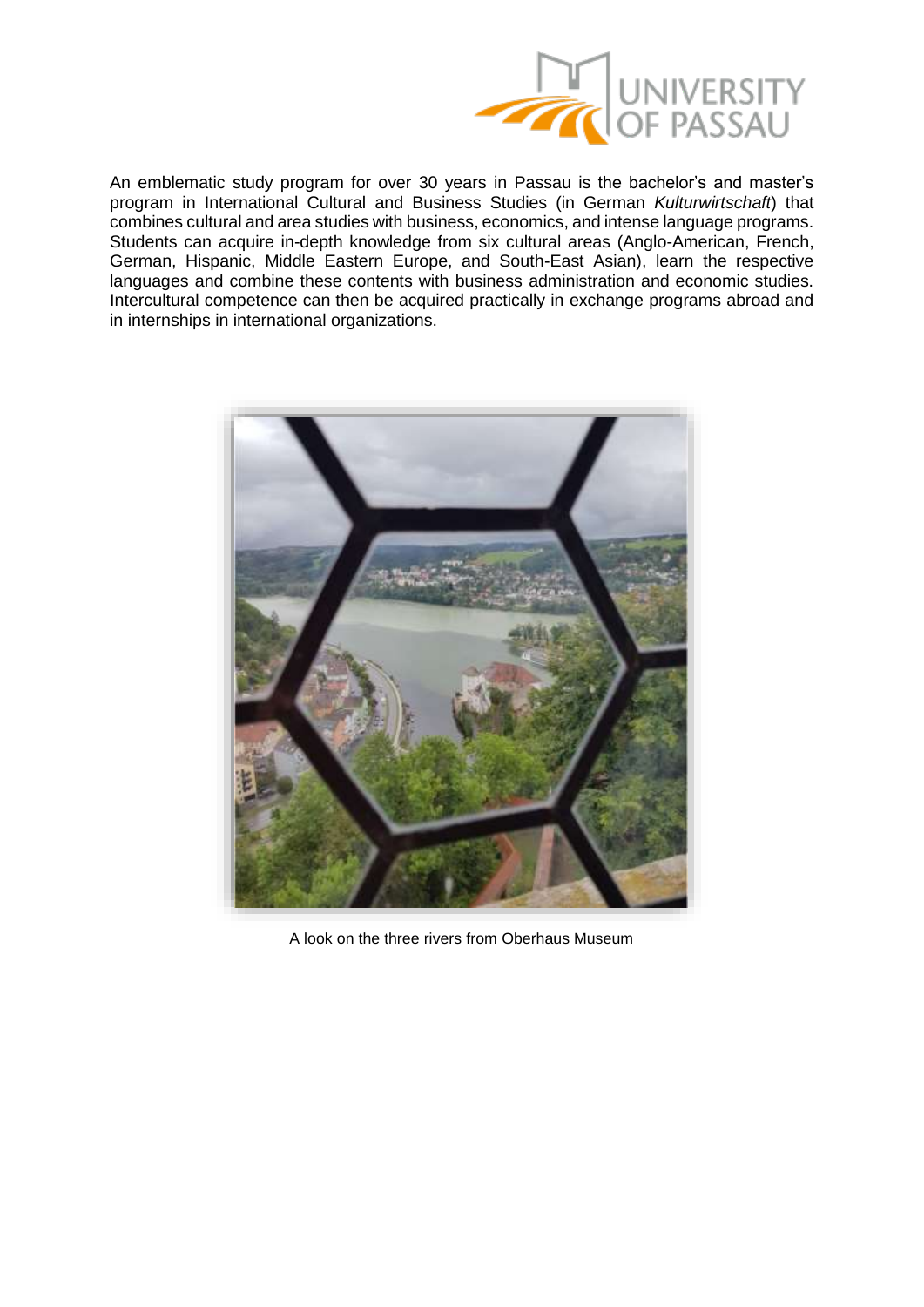

# **Conference Venues**

The GEM&L Conference 2022 will take place in the "Redoute" Passau and at the University Campus.



The *Redoute* is the old prince-bishop opera house in Passau which hosts several event rooms. The name stems from French for "refuge", as it was the Prince Bishop's initiative in 1783/84 to build a hall in which citizens could first attend cultural and musical events side-by-side with the aristocracy.

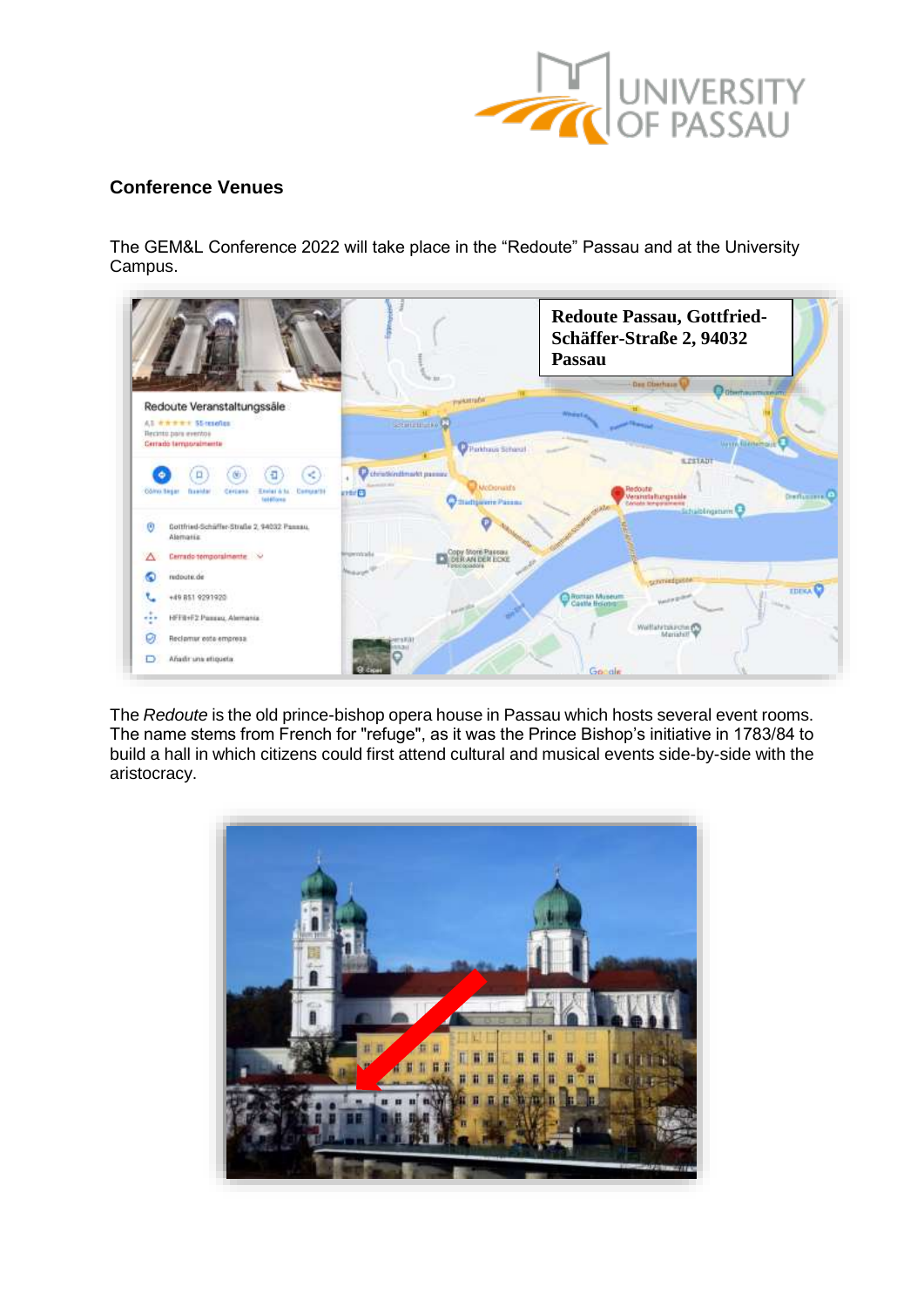

## **Campus Plan**

The Saturday program and doctoral workshops will take place at the University Campus: **Address: International House / IT Center (ITZ), Innstraße 43, 94032 Passau**



The venue for Saturday: International House / IT Centre (ITZ)

Rowing & canoeing<br>boathouse (approx. 2 km)

itin

Economics building (WIWI)

Business Administration &

Arts & Humanities/ Philosophicum building (PHIL)

To the main railway station (1 km)

HK12-14d (200 mts.)

Nikolakloster entrance (upper archway) Nikolakloster building (NK)

Leopoldstr. 4 (400 mts.)

**Bus station** 

۷

Town centre

Innsteg Auditorium (ISA)

Central Library (ZB)

Refectory (M)

Main lecture theatre bldg. (Audimax, AM)

Centre for Media and Communication (ZMK)

Art Education (KE)

**Technical Services** 

Computer Science & Mathematics (IM) and Centre for Information Technology & Media<br>Services (ZIM)

Faculty of Law (Juridicum, JUR)

Administration bldg. (VW)

Sports Centre (SP)

IT Centre (ITZ)

Sports grounds

Créche (Krümelkiste)

logy (900 mts.) Nikolastr. 12  $(350$  mts.) Institute building  $(300$  mts.)

Catholic Theo-

Old Town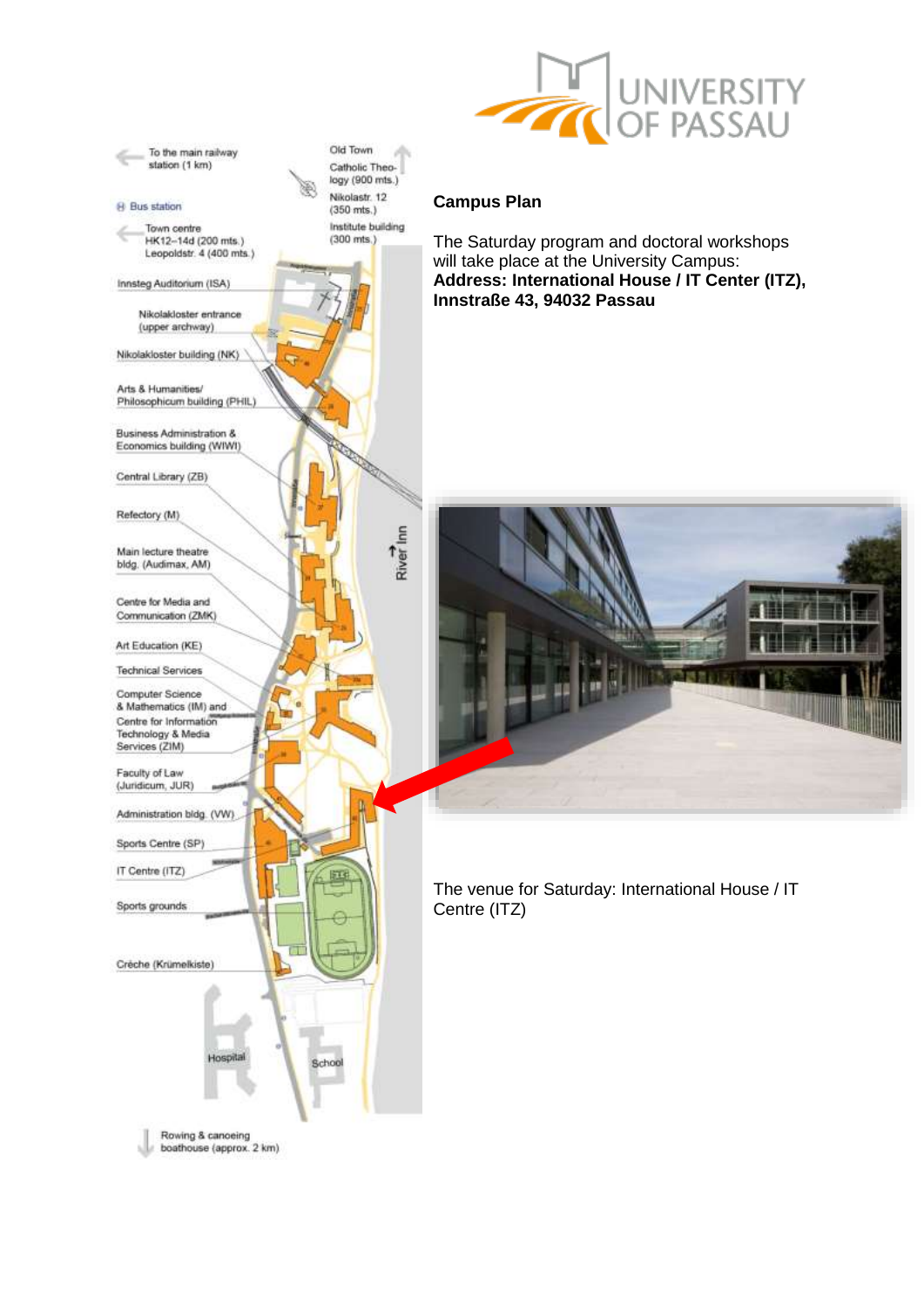

# **Dining**

**18 May 2022, 7pm** (optional, not included in conference fee) Bayerischer Löwe, Dr.-Hans-Kapfinger-Straße 3, 94032 Passau [https://www.wirtshaus-passau.de](https://www.wirtshaus-passau.de/)

**19 May 2022, 8.30pm** (dinner not included in conference fee) Welcome & Reception at the Innsteg, Innstraße 13, 94032 Passau [https://www.innstegpassau.de](https://www.innstegpassau.de/)

**20 May 2022, 7.30pm** Gala Dinner at Das Oberhaus, Oberhaus 125, 94034 Passau <https://www.dasoberhaus.com/de/>

Meeting point: Redoute Passau, 19hrs. Footwalk (ca. 30 min). Meeting point: Redoute Passau, main entrance, 18.30hrs.

**21 May 2022, 12.30pm** PhD After Hour at PADU Innstraße, Innstraße 44-46, 94032 Passau [https://www.padu-innstrasse.de](https://www.padu-innstrasse.de/)

## **Taxi Service**

There is a taxi service where you can reserve and call taxis: No: +49 (0)851 57373 Homepage: [https://www.taxi-zentrale-passau.de](https://www.taxi-zentrale-passau.de/)

A taxi ride from Passau main station to the main venue, Redoute, costs about 7-10€. Please be aware that there are no Uber services working in Passau.

## **Hotels**

## **Please book your room as early as possible, as Passau is point of attraction for many tourists during the month of May.**

You can see a list of Passau hotels at [https://tourism.passau.de/passau-overnight/overnight](https://tourism.passau.de/passau-overnight/overnight-in-town/)[in-town/](https://tourism.passau.de/passau-overnight/overnight-in-town/)

#### **As a rule, booking directly with the hotels is still 3-5% cheaper than via a booking portal.**

We recommend the following Hotels:

| Centro Hotel Weißer Hase, Heiliggeistgasse 1, Passau<br>https://weisser-hase.hotels-in-passau.com/de/ | 8 min, 600m to Redoute |
|-------------------------------------------------------------------------------------------------------|------------------------|
| Hornsteiner Pension und Café am Dom, Steinweg 14, Passau<br>https://das-hornsteiner.de/               | 5 min, 450m to Redoute |
| Goldenes Schiff, Unterer Sand 8, 94032 Passau<br>https://goldenesschiff.de/                           | 3 min, 220m to Redoute |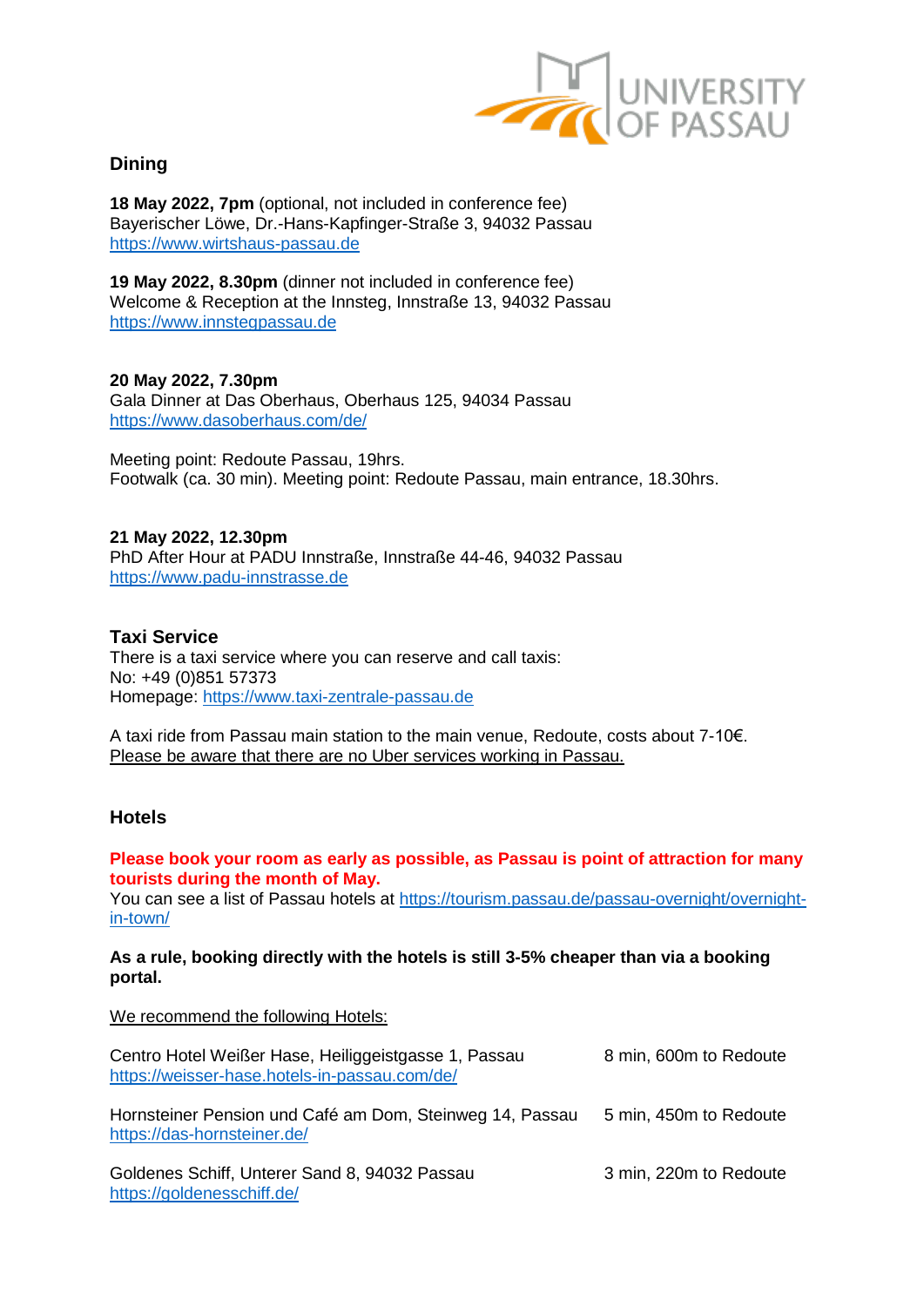

| Hotel Cultellus, Kleine Messergasse 12, 94032 Passau<br>https://www.hotelcultellus.de/de/                                   | 4 min, 350m to Redoute |
|-----------------------------------------------------------------------------------------------------------------------------|------------------------|
| Hotel Residenz Passau, Fritz-Schäffer-Promenade 6, Passau<br>https://residenz-passau.de/                                    | 4 min, 350m to Redoute |
| Hotel Wilder Mann, Schrottgasse 2, 94032 Passau<br>https://www.wilder-mann.com/de/hotel-wilder-mann-passau/                 | 6 min, 400m to Redoute |
| Hotel Schloss Ort, Ort 11, 94032 Passau<br>https://schlosshotel-passau.com/                                                 | 9 min, 750m to Redoute |
| Already booked out: Hotel Passauer Wolf, Rindermarkt 6,<br>94032 Passau<br>https://www.hotel-passauer-wolf.de/de/index.html | 8 min, 650m to Redoute |

# **Restaurants**

If you want to taste delicious Bavarian food, we recommend the following restaurants:

| Goldenes Schiff Passau, Unterer Sand 8, 94032 Passau<br>https://goldenesschiff.de                                      | 3 min, 220m to Redoute |
|------------------------------------------------------------------------------------------------------------------------|------------------------|
| Altes Bräuhaus, Bräugasse 5, 94032 Passau<br>https://altes-braeuhaus.de                                                | 8 min, 600m to Redoute |
| Stiftskeller Passau, Heiliggeistgasse 4, 94032 Passau<br>https://stiftskeller-passau.de                                | 7 min, 550m to Redoute |
| Bayerischer Löwe, Dr.-Hans-Kapfinger-Straße 3, 94032 Passau 10 min, 800m to Redoute<br>https://www.wirtshaus-passau.de |                        |
| Altstadt Beisl Passau, Residenzplatz 7, 94032 Passau                                                                   | 2 min, 180m to Redoute |
| Wirtshaus Kreuzweis, Pfaffengasse 7, 94032 Passau                                                                      | 4 min, 350m to Redoute |

Further, we recommend:

Italian: Ristorante Mondo Italiano, Dr.-Hans-Kapfinger-Straße 28, 94032 Passau

Italian & great Pizza: PADU, Theresienstraße 14, 94032 Passau

Indian: Chandni, Michaeligasse 4, 94032 Passau

Syrian: Safi Restaurant, Steinweg 6, 94032 Passau

Burger & Fries: Zweite Heimat, Brunngasse 2, 94032 Passau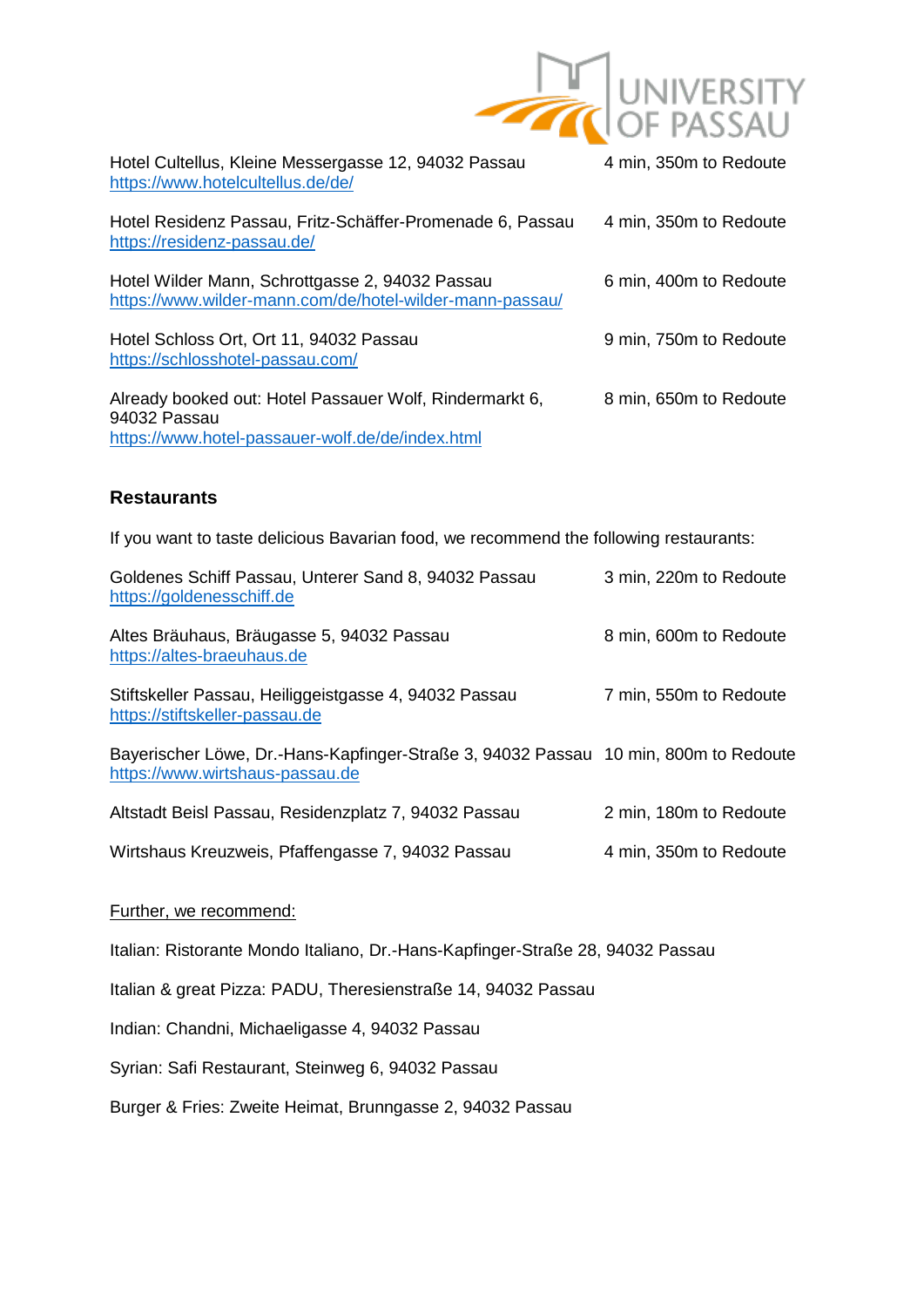

# **Leisure opportunities (e.g. for Saturday afternoon)**

Passauer Dackelmuseum, Große Messergasse 1, 94032 Passau <https://dackelmuseum.de/>

Donauschifffahrt, Fritz-Schäffer-Promenade Bookable via Wurm & Noé, Höllgasse 26,<https://www.donauschifffahrt.eu/passau/>

## **Getting to Passau**

Passau can be conveniently reached by train – including international long-distance trains – and car. The nearest airports are Munich and Linz (Austria), with train connections to Passau. Once you arrive in Passau, the University is just a short walk or bus-ride away.

#### **Arriving by train**

For train times and to book tickets, visit the Deutsche Bahn website: <https://www.bahn.com/en/view/index.shtml>

The main train lines serving Passau are:

| Intercity (IC) trains                    | $\bullet$<br>$\bullet$ | Nuremberg - Passau - Vienna<br>Dortmund – Cologne – Frankfurt/Main – Würzburg – Nuremberg<br>- Regensburg - Passau - Linz - Vienna - Budapest                                                 |
|------------------------------------------|------------------------|-----------------------------------------------------------------------------------------------------------------------------------------------------------------------------------------------|
| <b>Intercity Express</b><br>(ICE) trains | $\bullet$<br>$\bullet$ | Ostend – Amsterdam – Brussels – Aachen – Frankfurt/Main –<br>Würzburg – Nuremberg – Regensburg – Passau – Vienna<br>Hamburg – Hanover – Göttingen – Würzburg – Nuremberg –<br>Passau – Vienna |
| <b>Regional Express</b><br>trains (RE)   |                        | • Munich – Landshut – Plattling – Passau                                                                                                                                                      |

#### **Arriving by plane**

From Munich Airport:

Onward journey by train: Train tickets can be purchased at the ticket machines in the Airport Centre (MAC), located on Level 03. For railway connections between Passau and Munich airport, visit the Deutsche Bahn website:<https://www.bahn.com/en/view/index.shtml>

Onward journey by car: via autobahn A92 Landshut – Passau.

From Linz Airport:

Onward journey by train: Take the shuttle bus to Hörsching Railway Station ('Bahnhof Hörsching'), then take the Hörsching – Wels – Passau train.

Onward journey by car: Via autobahn A25/A8 in the direction of Passau. This is a toll road – please make sure you have the correct toll sticker ('Vignette') attached to your windscreen *before* you enter the autobahn. Toll stickers can be purchased from most filling stations.